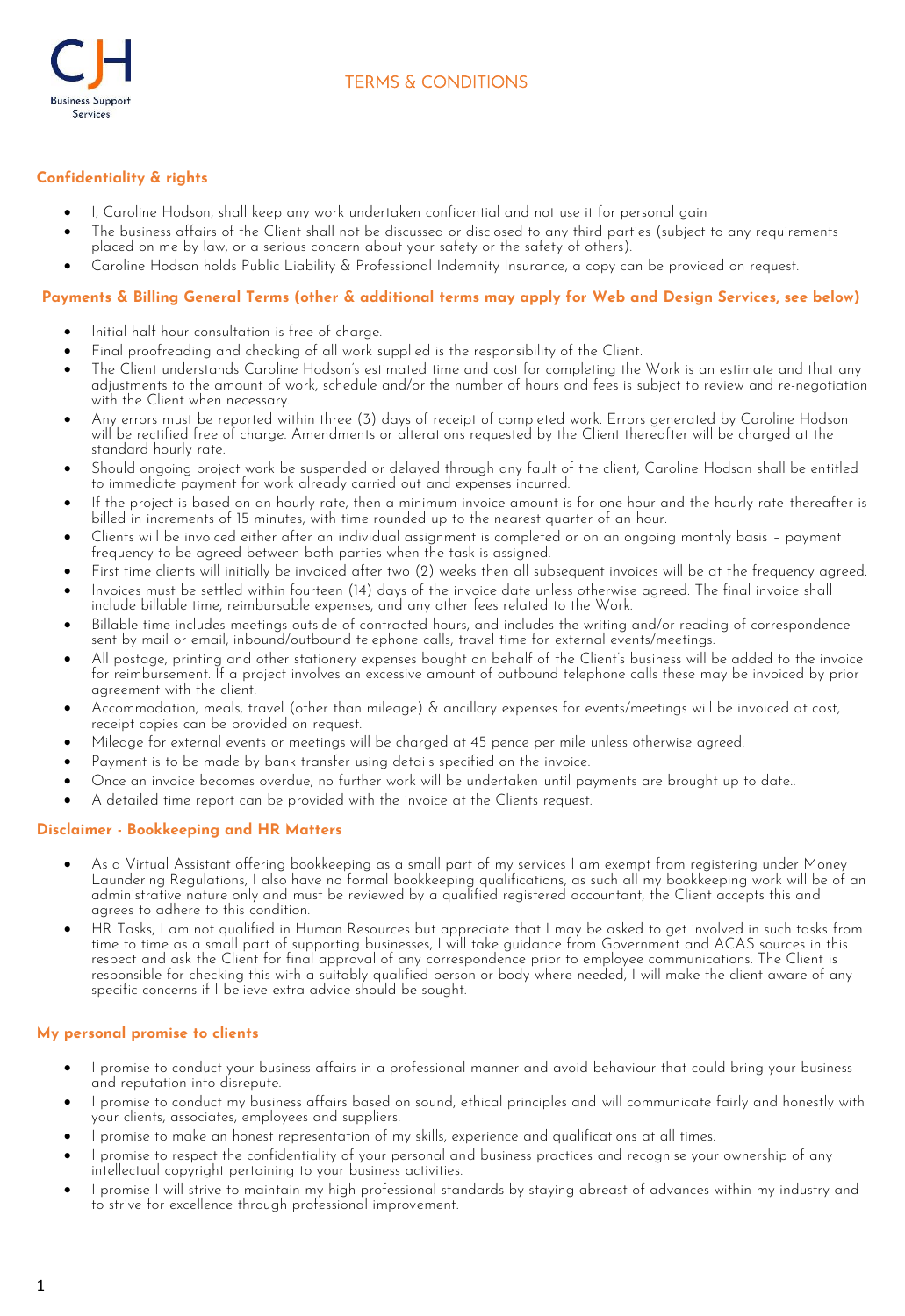



# **Additional Terms and conditions for Web & Design Services**

The following Terms and Conditions of Service apply to all artwork, graphic design, print and web design services provided by CJH Business Support Services.

All design work is carried out by CJH Business Support Services on the understanding that the client has agreed to abide by CJH Business Support Services terms and conditions.

Copyright of all graphic design work is retained by CJH Business Support Services including copy, concepts, ideas, proofs and illustrations (unless specifically released in writing) until after all invoices have been settled.

If multiple design concepts are submitted, only one concept is deemed to be given by CJH Business Support Services as fulfilling the contract. All other artwork designs remain the property of CJH Business Support Services, unless agreed in writing.

# **Project acceptance**

At the time of proposal, CJH Business Support Services will provide the customer with a written estimate or quotation by post or email as requested.

A copy of the written estimate or quotation is to be signed and dated by the customer to indicate acceptance and should be returned to CJH Business Support Services by email or post. Alternatively, the client may send an official order in reply to the estimate or quotation which binds the client to accept CJH Business Support Services terms and conditions. No work on a project will commence until either document has been received by CJH Business Support Services.

# **Design Fees**

Fees for design services to be provided by CJH Business Support Services, will be set out in the written estimate or quotation that is provided to the customer. At the time of the customer's written acceptance of this estimate or quotation, a nonrefundable deposit as detailed in the quote will become immediately due to book a design slot for the agreed dates, payment of the deposit also confirms acceptance of the Terms & Condition,. Work on the project will not commence until CJH Business Support Services has received this amount.

# **Charges for Other Services**

Charges for any additional services over and above the estimated design, will be made known to the client. They will become fully payable at the time of project acceptance.

#### **Payment**

The client will be asked to provide artwork sign off before being issued with an Invoice prior to print/artwork/publication. At this time the remainder of the fees due will become payable. Payments may be made by Bacs

# **Default**

An account shall be considered default if it remains unpaid for 30 days from the date of invoice, or following a returned cheque. CJH Business Support Services shall be considered entitled to remove CJH Business Support Services and/or the customer's material from any and all computer systems, until the amount due has been fully paid. This includes any and all unpaid monies due for services, including, but not limited to, hosting, domain registration, search engine submission, design and maintenance, sub-contractors, printers, photographers and libraries.

Removal of such materials does not relieve the customer of its obligation to pay the due amount. Customers whose accounts become default agree to pay CJH Business Support Services reasonable legal expenses and third party collection agency fees in the enforcement of these Terms and Conditions.

# **Copyrights and Trademarks**

By supplying text, images and other data to CJH Business Support Services for inclusion in the customer's brochure or other medium, the customer declares that it holds the appropriate copyright and/or trademark permissions. The ownership of such materials will remain with the customer, or rightful copyright or trademark owner.

Any artwork, images, or text supplied and/or designed by CJH Business Support Services on behalf of the customer, will remain the property of CJH Business Support Services and/or its' suppliers. Any such images may have usage restrictions an may not be re-used without prior and express permission.

By supplying images, text, or any other data to CJH Business Support Services, the customer grants CJH Business Support Services permission to use this material freely in the pursuit of the design and to utilise the designs in CJH Business Support Services portfolio unless agreed otherwise.

Should CJH Business Support Services, or the customer supply an image, text, audio clip or any other file for use in a website, multimedia presentation, print item, exhibition, advertisement or any other medium believing it to be copyright and royalty free, which subsequently emerges to have such copyright or royalty usage limitations, the customer will agree to allow CJH Business Support Services to remove and/or replace the file.

The customer agrees to fully indemnify and hold CJH Business Support Services free from harm in any and all claims resulting from the customer in not having obtained all the required copyright, and/or any other necessary permissions.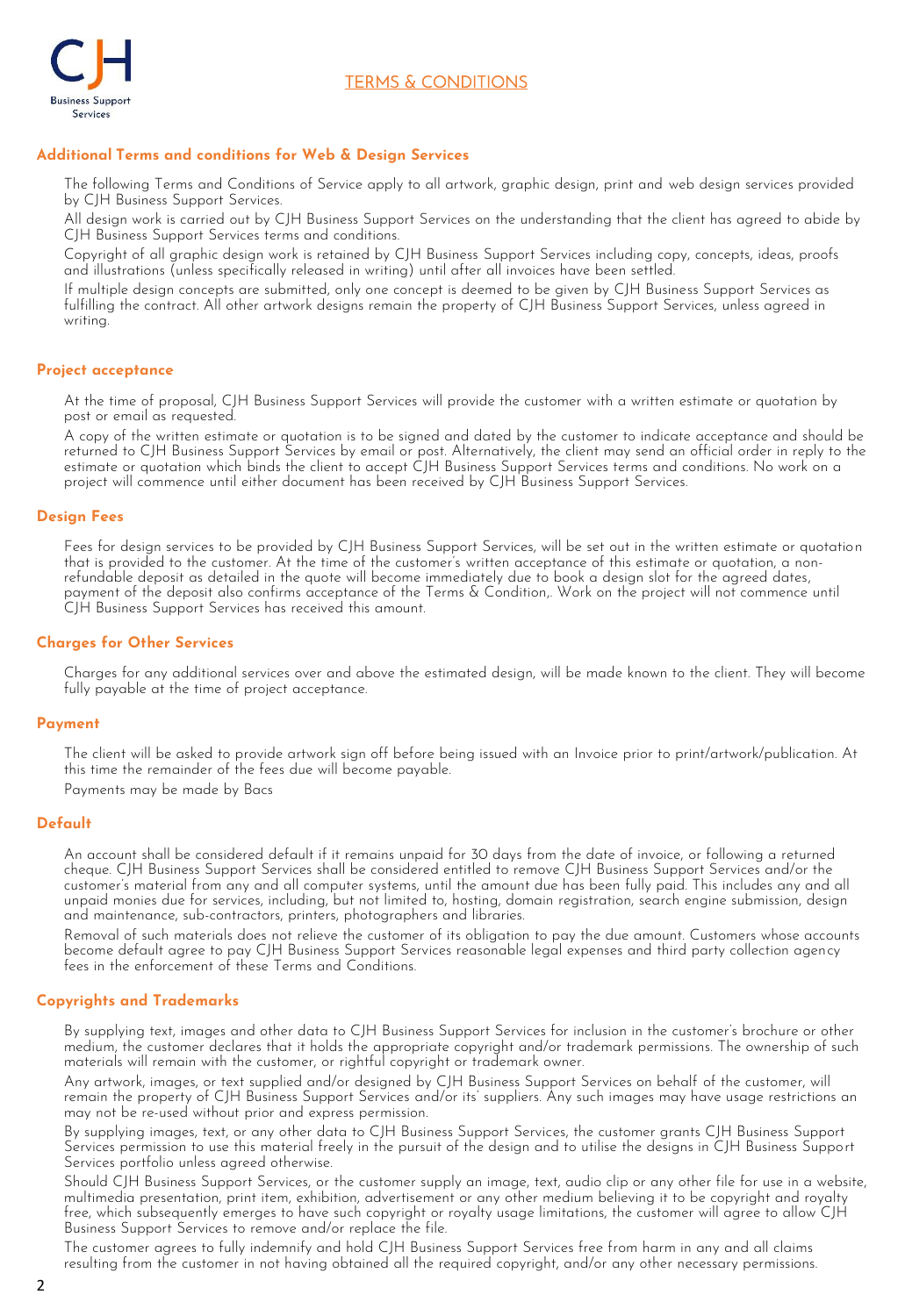

# **TERMS & CONDITIONS**

# **Alterations**

The customer agrees that changes required over and above the estimated work or required to be carried out after acceptance of the draft design will be liable to a separate charge.

The customer also agrees that CJH Business Support Services holds no responsibility for any amendments made by any third party, before or after a design is published.

### **Licensing**

Any design, copywriting, drawing, idea or code created for the customer by CJH Business Support Services, or any of it's contractors, is licensed for use by the client on a one-time only basis and may not be modified, re-used, or re-distributed in any way or form without the express written consent of CJH Business Support Services and any of it's relevant subcontractors.

All design work where there is a risk that another party may make a claim, should be registered by the client with the appropriate authorities prior to publishing or first use or searches and legal advice sought as to its use. CJH Business Support Services will not be held responsible for any and all damages resulting from such claims. CJH Business Support Services is not responsible for any loss, or consequential loss, non-delivery of products or services, of whatever cause. The customer agrees not to hold CJH Business Support Services responsible for any such loss or damage. Any claim against CJH Business Support Services shall be limited to the relevant fee(s) paid by the customer.

#### **Data Formats**

The client agrees to CJH Business Support Services definition of acceptable means of supplying data to the company. Text is to be supplied to CJH Business Support Services in electronic format as standard text (.txt), MS Word (.doc) on CD, USB data stick, or via e-mail.

Images which are supplied in an electronic format, are to be provided in a format as prescribed by CJH Business Support Services via electronic data format. Images must be of a quality suitable for use without any subsequent image processing, and CJH Business Support Services will not be held responsible for any image quality which the client later deems to be unacceptable. CJH Business Support Services cannot be held responsible for the quality of any images which the client wishes to be scanned from printed materials.

Additional expenses may be incurred for any necessary action, including, but not limited to, photography and art direction, photography searches, media conversion, digital image processing, or data entry services.

#### **Design Project Duration**

Any indication given by CJH Business Support Services of a design project's duration is to be considered by the customer to be an estimation. CJH Business Support Services cannot be held responsible for any project over-runs, whatever the cause.

#### **Design Project Completion**

CJH Business Support Services considers the design project complete upon receipt of the customer's sign off. Other services such as printing, display panel production, filmwork, website uploading, publishing etc. either contracted on the clients' behalf constitute a separate project and can be treated as a separate charge.

# **Website Design Only**

Once web design is complete, CJH Business Support Services will provide the customer with the opportunity to review the resulting work. CJH Business Support Services will make one set of minor changes (up to 2 hours) at no extra cost within 14 days of the start of the review period. Minor changes include small textual changes and small adjustments to placement of items on the page. It does not include changes to images, colour schemes or any navigation features. Any minor changes can be notified to CJH Business Support Services by email.

CJH Business Support Services will consider that the client has accepted the original draft, if no notification of changes is received in writing from the customer, within 14 days of the start of the review period.

#### **Hosting websites**

CJH Business Support Services uses third party hosting services which are not controlled by CJH Business Support Services. CJH Business Support Services does not guarantee continuous service and will accept no liability for loss of service, whatever the cause. CJH Business Support Services may request that clients change the type of hosting account used if that account is deemed by CJH Business Support Services to be unacceptable because of poor service, lack of bandwidth or in any other way insufficient to support the website. If fees for hosting services are pre-paid on your behalf by CJH Business Support Services's they are due at the commencement of any period of service and are non-refundable, subsequent renewal is the responsibility of the client. Fees due to third party hosting organisations are the responsibility of the client and CJH Business Support Services are not liable for their payment, nor for the renewal of domain names, which are the sole responsibility of the customer / domain owner.